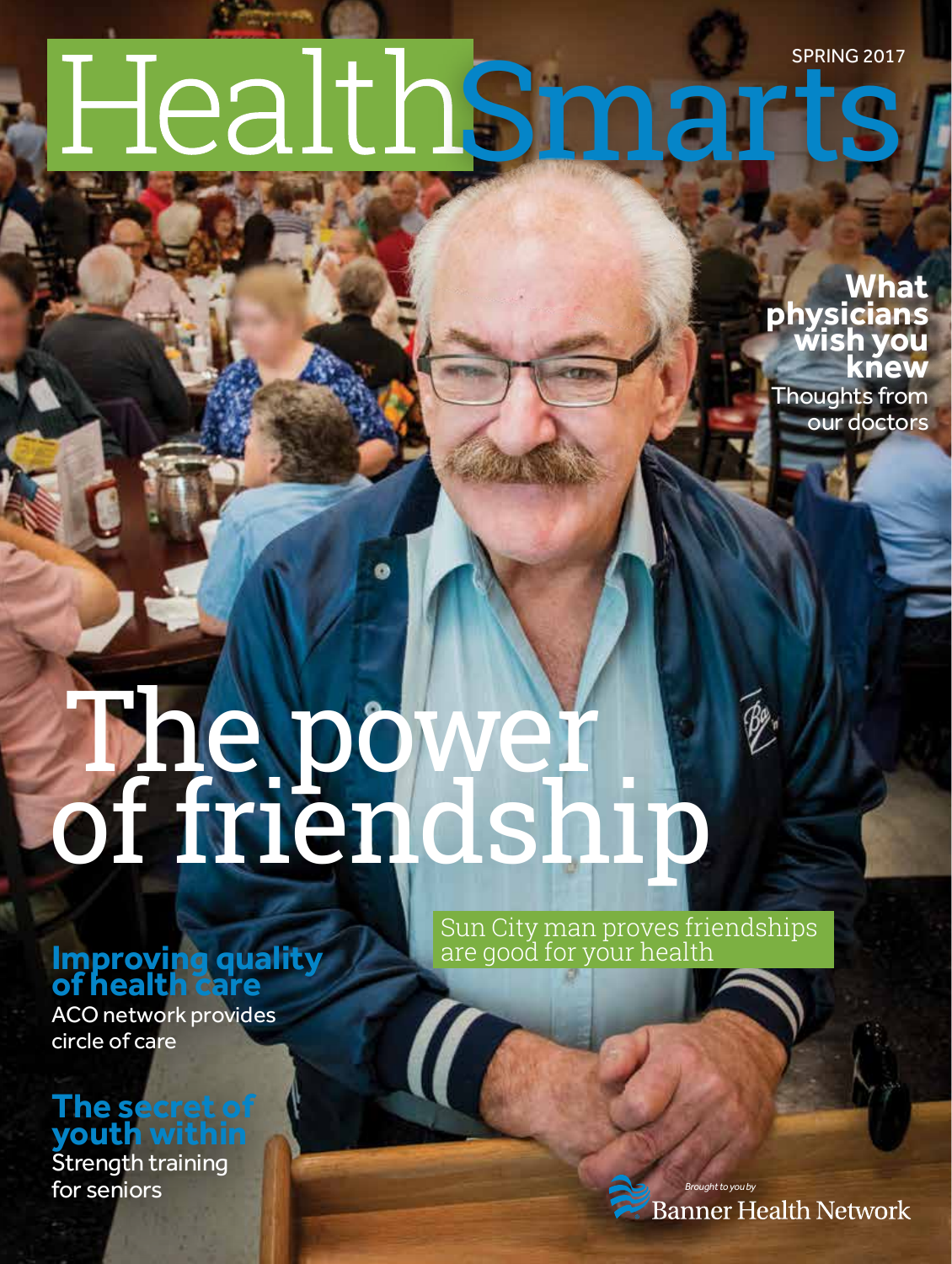## Welcome to Banner Health Network and Health Smarts magazine!



This is our first issue and we hope you will find the information both enjoyable and personally valuable. This publication is all about you and helping you develop your own "Health Smarts." You'll find reliable information about health issues, steps to living a healthier lifestyle and practical tips to manage the issues we all face as we age. You'll even find a crossword puzzle for fun and keeping your brain fit!

You are receiving this magazine because your physician is a member of Banner Health Network and is participating in a Medicare-sponsored and approved Accountable Care Organization. This special program is structured just like it sounds. We (your doctor and BHN) are holding ourselves accountable, first and foremost, for the quality of care that you will receive. We take this obligation seriously and we measure and grade our performance so that we can continuously improve. The Centers for Medicare and Medicaid Services, the government body that oversees Medicare and this Accountable Care Organization program, also tracks and grades our quality performance on your behalf. In fact, being selected as an Accountable Care Organization (after a rigorous application process) is an honor.

We believe strongly that by measuring our performance, we can improve the quality of care you receive and, at the same time, make it more convenient for you. How do we do this? We actually make a number of extra services available to you. You will get extra support from Banner

Health nurses and others from our medical team if you develop a serious new health condition, become chronically ill, are hospitalized for an extended period or just need extra help getting back on your feet. You will also receive this healthy lifestyles magazine three times per year and get health reminders to keep you on track with your medical care. We believe that the end result is better health for you with fewer health concerns and lower cost. That's why it is called the Medicare Shared Savings Program. Quite simply, we are trying to make things better for everyone by making sure your care is well coordinated and that you get all the services you need when and where you need them.

The best news is that you don't need to do anything. You don't need to fill out any forms, there is no cost to you and your Medicare benefits are unchanged. Your physician's membership in the program does not interfere with your ability to choose your providers or the care decisions that you and your physician will make together. We do all the work. So sit back, relax and enjoy the benefits of coordinated care and perhaps pick up a tip or two in *Health Smarts*.

We look forward to working with you and your doctor this year. It is a privilege to support you in achieving your best personal health. If you have questions about the Medicare Shared Savings Program, call us at 855-874-2400.

Wishing you a healthy year,

Ssazstevensande

Lisa Stevens Anderson Chief Executive Officer, Banner Health Network

DarsM//

Robert Groves, MD Chief Medical Officer, Banner Health Network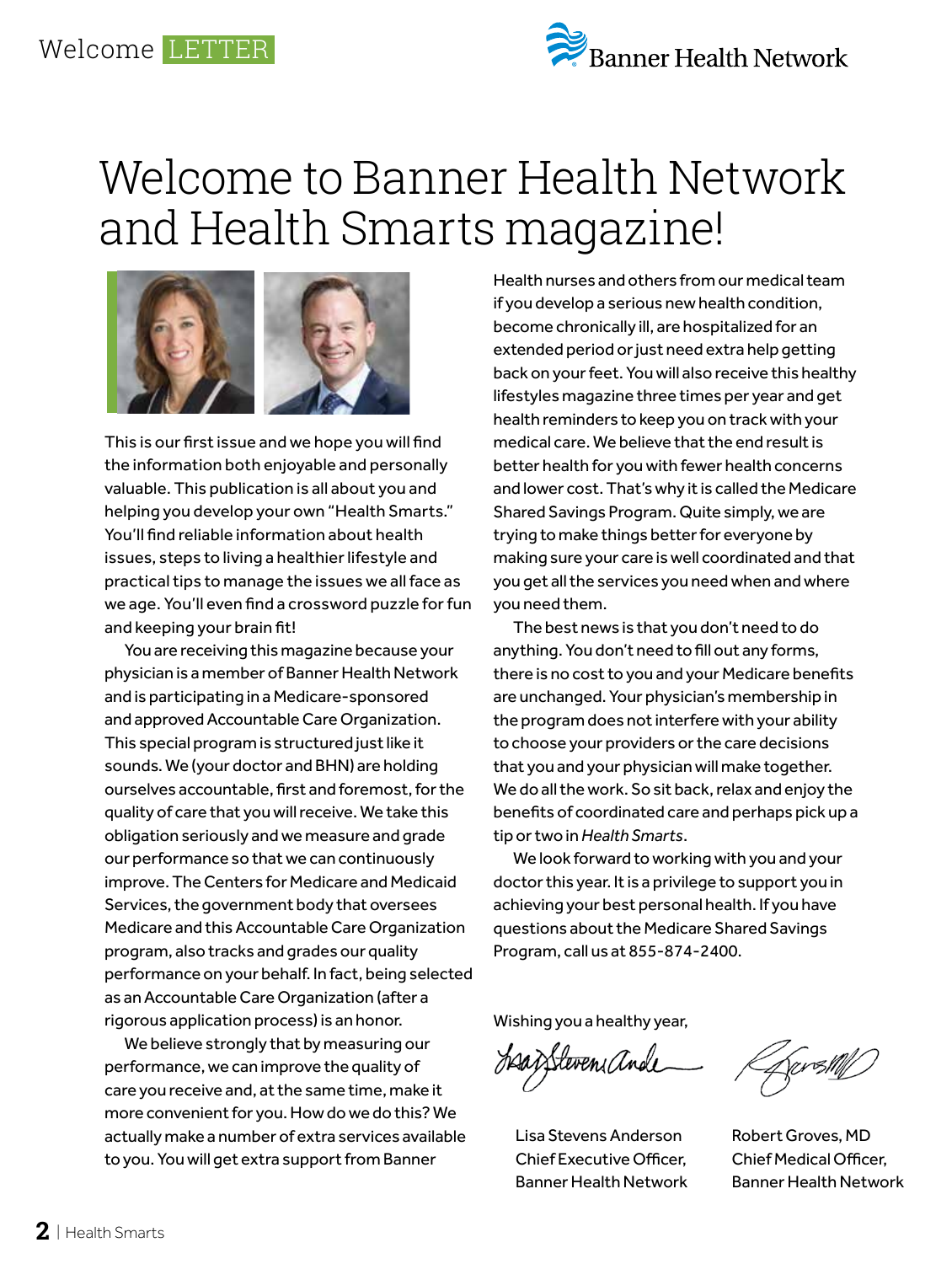



#### Spring 2017 CONTENTS

#### COVER STORY

**8 The power of friendship** Sun City man proves that friendships are good for your health

#### **4 Get Moving**

The secret of youth within strength training for seniors

- **5 Doc Talk** What do you wish your patients knew?
- **6 Improving quality of health care** ACO network provides a circle of care

#### **11 Be Well**

Banner Health Network Member Engagement Center: We're here to help

- **12 Ask the Expert**  Managing prescription spending
- **14 Good Eats** Hidden sugars are not so sweet
- **15 Crossword** Check out the Health Smarts crossword
- **16 Calendar** Healthy living events and activities

**Need to contact Medicare?** 800-MEDICARE (800-633-4227) www.Medicare.gov

#### REPUBLIC MEDIA **E CUSTOM**PUBLISHING

CREATED BY REPUBLIC MEDIA CUSTOM PUBLISHING A division of The Arizona Republic 200 E. Van Buren St., Phoenix AZ 85004

#### **NOTICE OF NONDISCRIMINATION**

Discrimination is Against the Law: Banner Health complies with applicable federal civil rights laws and does not discriminate on the basis of race, color, national origin, age, disability, or sex. Banner Health does not exclude people or treat them differently because of race, color, national origin, age, disability, or sex.

Banner Health provides free aids and services to people with disabilities to communicate effectively with us, such as:

- Qualified sign language interpreters
- Written information in other formats (large print, audio, accessible electronic formats, other formats)

General Manager: Cami Kaiser Creative Development Director: Isaac Moya Editor: Jim Williams Project Manager: Nick Kostenko Design: Rachel Tullio Cover Photo: Rick D'elia

Banner Health provides free language services to people whose primary language is not English, such as: • Qualified interpreters

• Information written in other languages

If you need these services, contact Banner staff.

If you believe that Banner Health has failed to provide these services or discriminated in another way on the basis of race, color, national origin, age, disability, or sex, you can file a grievance with the Banner Patient Relations Services Center Director, P.O. Box 16423, Mesa, AZ 85211-6423, or call 602-747-6880, fax 480-

*If you no longer wish to receive this magazine:*  Please notify us at healthsmarts@ republicmedia.com or 602-444-2235. Be sure to include your full name, address, city and zip code as it appears on the mailing label of the publication.

684-6325 or email bannerhealthpatientrelations@bannerhealth. com. You can file a grievance in person, or by mail, fax, or email. If you need help filing a grievance, the Banner Patient Relations Services Center Director is available to help you.

You can also file a civil rights complaint with the U.S. Department of Health and Human Services, Office for Civil Rights, electronically through the Office for Civil Rights Complaint Portal, available at ocrportal.hhs.gov, or by mail or phone at: U.S. Department of Health and Human Services, 200 Independence Avenue SW, Room 509F, HHH Building, Washington, D.C. 20201 800-868- 1019, 800-537-7697 (TDD). Complaint forms are available at hhs. gov/ocr/office/file.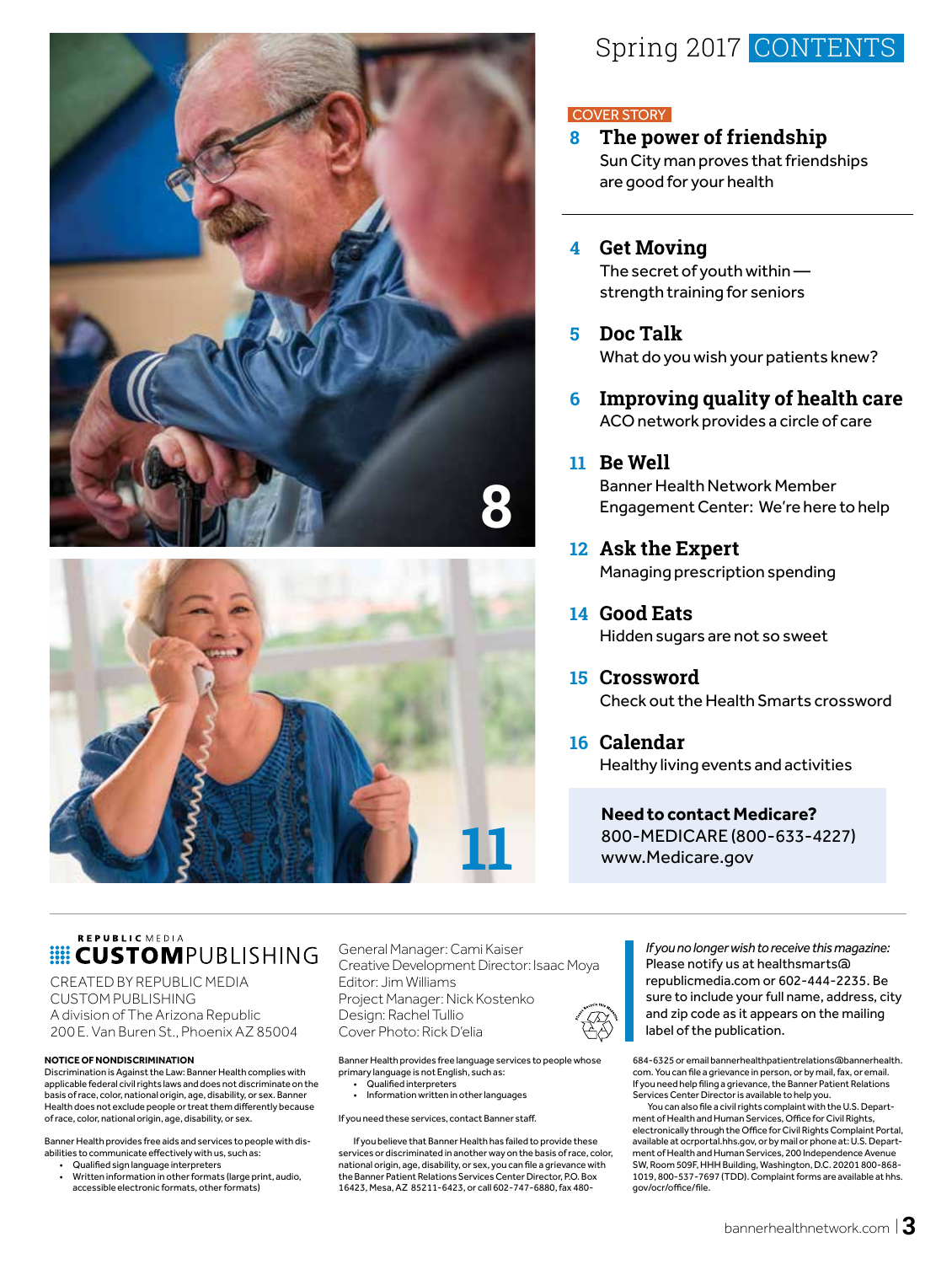# The secret of youth within

#### **Can strength training turn back the clock?**

*by Pat Whitney*

Ponce de Leon, searching the New World for ways to reverse aging, discovered the Fountain of Youth five centuries ago.

Those magical waters were a myth. But the real secret to slamming the brakes on aging lies in our lifestyle choices. It can be as basic as developing healthier habits.

Routine movement and resistance exercises slow bone and muscle loss, and maintain strength and flexibility.

Strength training actually builds bone density in the hip and spine, according to Tufts University studies. It also:

- Increases muscle mass and metabolism
- Reduces the risk of arthritis, diabetes, heart disease and Alzheimer's
- Profoundly impacts mental and emotional health when combined with aerobic exercise

#### **Building a stronger you**

The good news is that it's never too late. Banner Health's Health and Wellness Coordinator Christopher Kowalski designs and modifies workout programs, especially for individuals



with heart disease and diabetes.

Kowalski recently met with a 72-year-old man who was "just getting started."

"He had lofty goals," Kowalski says. "Beginners should first see their physician, then ease into exercises tailored to any limitations to avoid injury. Strength training can be done at home, using a sturdy chair, light weights and resistance bands.

"Start with one-pound weights (or a can of soup) for 15-20 minutes, two or three days per week. Use slow and controlled movements — three to four seconds — hold for one second. Add weight and duration as strength increases. The goal is 10-15 repetitions and three to five days of moderate exercise.

"The same exercises apply to intermediate and advanced levels. Only the amount of weight, repetitions or frequency change."

Kowalski adds: "Strength training helps maintain our quality of life, making possible everyday activities like lifting grandchildren, carrying groceries, climbing stairs and doing basic cleaning.''

#### **UPPER BODY**

- **Bicep curls and tricep extensions**: Begin with the arm straight and curl the weight toward shoulder.
- **Chair dips:** Use arms to push up out of chair from a seated position.
- **Arm lifts:** Stand using two-pound weights. Form letter "T" with arms. Hold. Repeat.
- **Wrist curls:** Sit with arms close in, palm up, pulling weight toward shoulder.

#### **LOWER BODY**

- **Knee/leg extensions:** With or without weights. While seated, with foot straight in front, raise leg. Repeat.
- **Modified squats and lunges:** Use stability ball to assist with squats or place hand on wall for lunges.
- **Hamstring curl:** Stand holding onto chair. Bend leg back toward buttocks.
- **Calf raises:** Holding onto chair, stand on toes. Relax. Repeat.

#### **CORE STRENGTHENING**

- **Side stretch:** Stand, lean to one side while sliding hand down leg, then the other direction. Use free weights or wrist weights.
- **Core tighten:** Lie on floor on your back, raise head, arms outstretched. Hold. Relax. Repeat.

*For more detailed instructions: see "You Tube: Maximum Fitness/Senior Strength Training-Livonia TV."*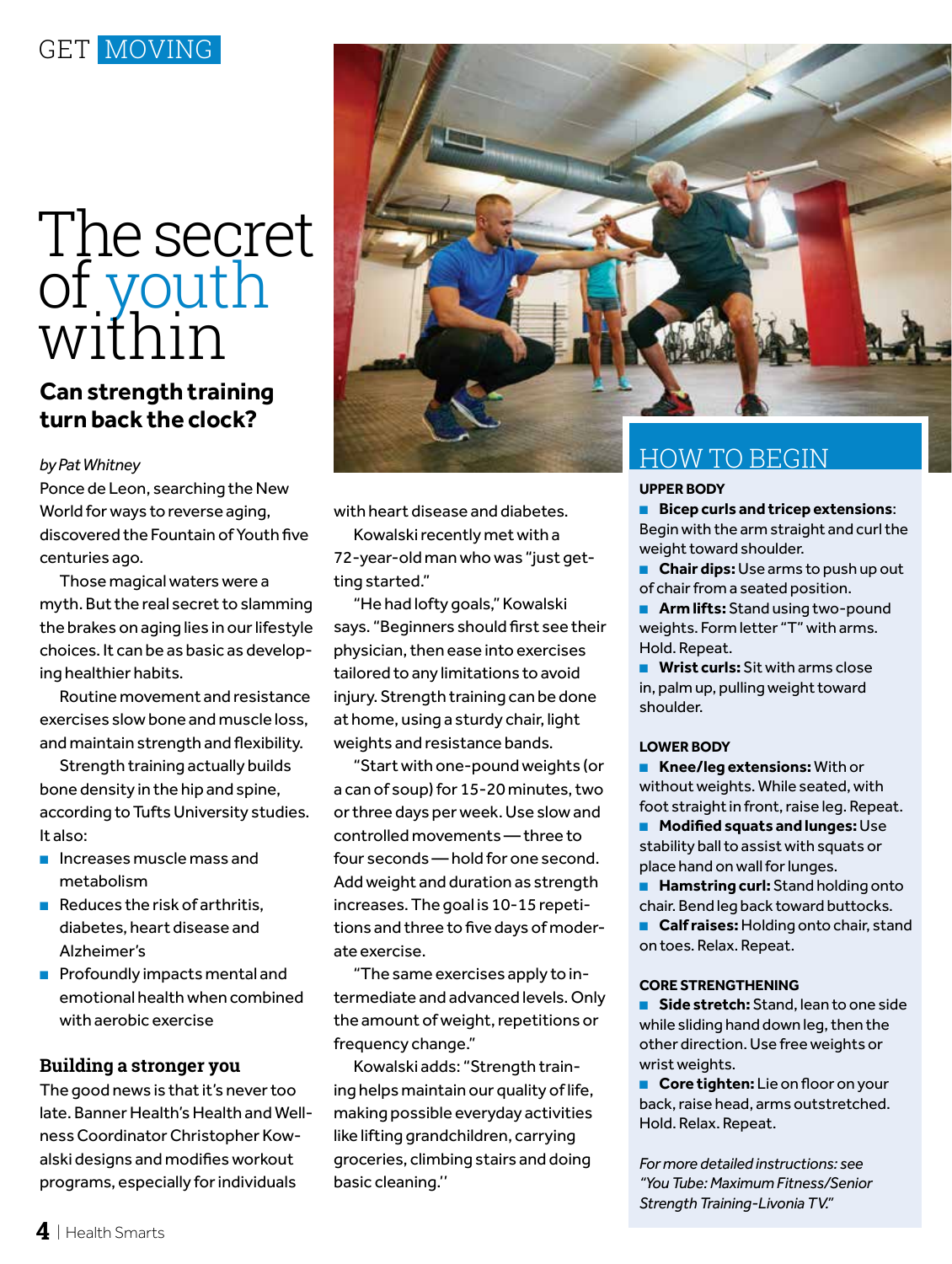## What do you wish your patients knew?



It is important to schedule an annual preventive check-up with your physician. This visit allows your doctor to evaluate your health for screenings for cancer, diabetes and heart disease. Your provider can also make recommendations for needed vaccinations and order routine imaging studies that may be overlooked during a problemfocused exam. People who do not have a dedicated preventive exam may miss out on the easiest way to prevent disease.

Jesse Bracamonte, DO Divisional Medical Director, Arizona West Banner Medical Group



I wish my patients knew that the following habits would improve their health:

- Wear sunscreen and protective clothes.
- Check your body for moles.
- Get any mole that is new or changing checked early by a health professional.
- If something on your skin is new, growing, changing or bleeding, please see your physician.

Betty A. Hinderks Davis, MD Dermatology Banner Medical Group



Patients calling to see a provider at the CORE Institute are generally scheduled based on their specific injury. This is sometimes misconstrued by patients as a delay. For example, we want to see a simple ankle fracture that has been splinted about a week after an ER visit to allow the swelling to subside and make it possible for us to determine the appropriate care. This timing could save the patient an extra visit and splint change.

David Jacofsky, MD Orthopedics Chairman & CEO The CORE Institute®



I wish my patients knew that a great number of chronic diseases can be prevented (or controlled with less medication) by making healthy lifestyle choices, such as physical activity and a healthy diet. Stretching, walking and yoga are examples of ways people can stay active at any age.

Natalya Faynboym, MD, CPE, FAAPMR Physical Medicine & Rehabilitation Senior Medical Director, Banner Health Network



I wish my patients knew to be their own best advocate to improve their health. Rather than a health care provider telling them what to do, they should partner with their health care provider to figure out what is right for them.

Sarah Payne, MD Internal Medicine/Geriatrics Banner Medical Group



Tips I wish my patients knew about eating well: Eat breakfast – It really is the most important meal of the day. Eating breakfast fuels the brain and the body to help avoid that midmorning slump when the temptation to grab empty calories may occur.

Mary Ellen Dirlam, MD, PhD, FACP, CPE Internal Medicine Medical Director, Banner Medical Group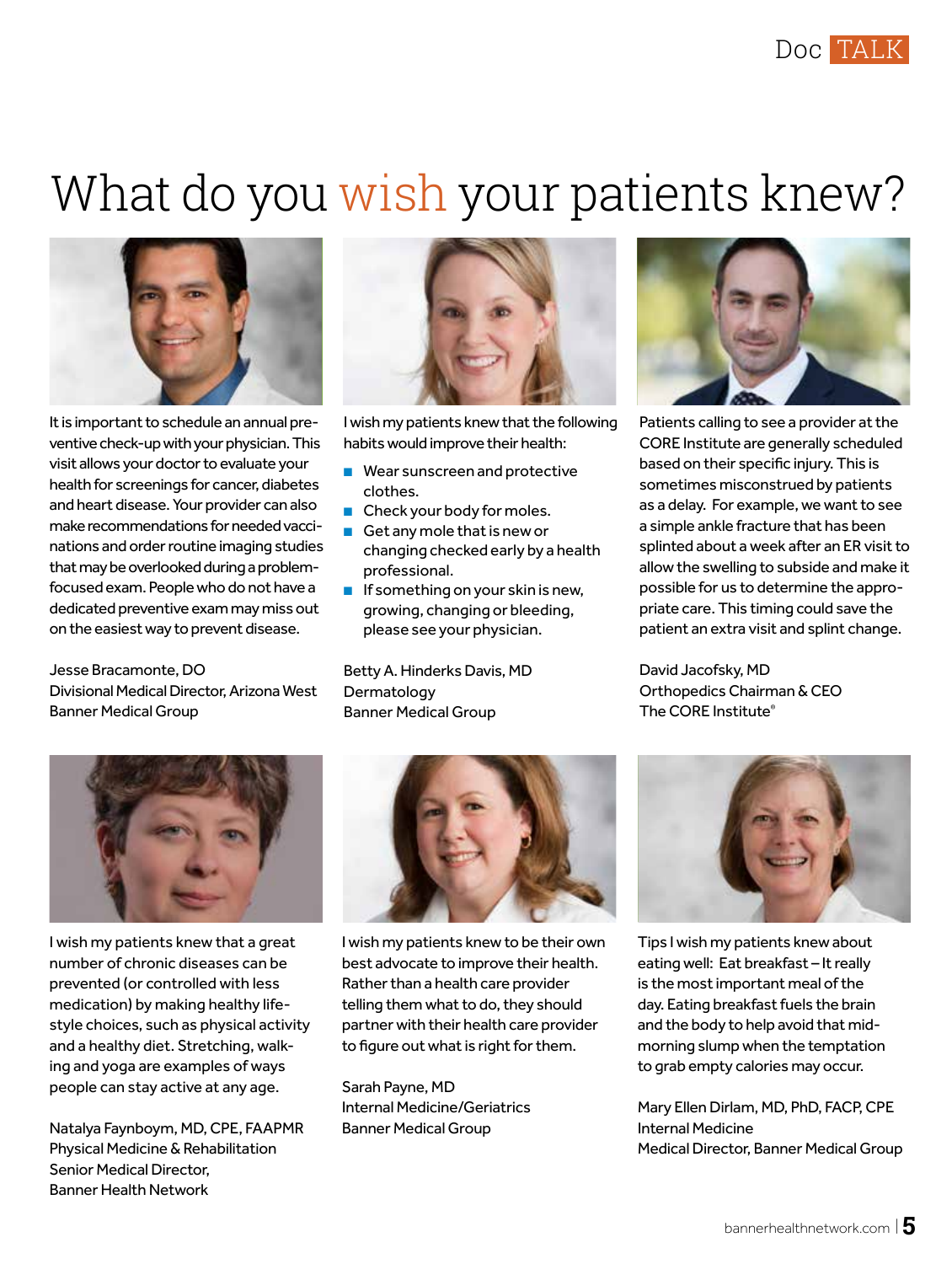# I M P R O V I N G QUALITY OF **Care**

#### Banner Health Network ACO can help patients in several ways

*By Debra Gelbart*

You may not realize it, but your physician is participating<br>in a new approach to the delivery of health care by being<br>member of the Banner Health Network Accountable Care<br>Organization (ACO), An ACO is a group of doctors an in a new approach to the delivery of health care by being a member of the Banner Health Network Accountable Care Organization (ACO). An ACO is a group of doctors and other health care providers who agree to work together with Medicare to give you the best possible care.

Helping you stay healthy or manage a chronic illness is a top priority for the primary care providers who are part of Banner Health Network's ACO. The ACO's status has shifted slightly from what it was when first established five years ago as a Pioneer ACO, but you as a consumer won't notice any difference in the way your preventive and medical care is delivered. Banner Health Network has transitioned from participating in one of the first ACOs in the nation called the Pioneer ACO — to a similar

program called the Medicare Shared Savings Program.

The Medicare Shared Savings Program facilitates coordination and cooperation among providers to improve the quality of care for beneficiaries with traditional Medicare and reduce unnecessary costs, according to the Centers for Medicare and Medicaid Services. Eligible doctors and hospitals may choose to participate in the Shared Savings Program when they're part of an Accountable Care Organization.



#### **Additional services can help**

By being part of the ACO, your primary care physician has access to all of Banner Health Network's additional services for patients. This includes care coordination, which helps your doctor oversee the care you may need, especially after surgery, such as physical therapy, skilled nursing, home health or management of your medications, explained Kathleen Harris, senior director of government operations for Banner Health Network.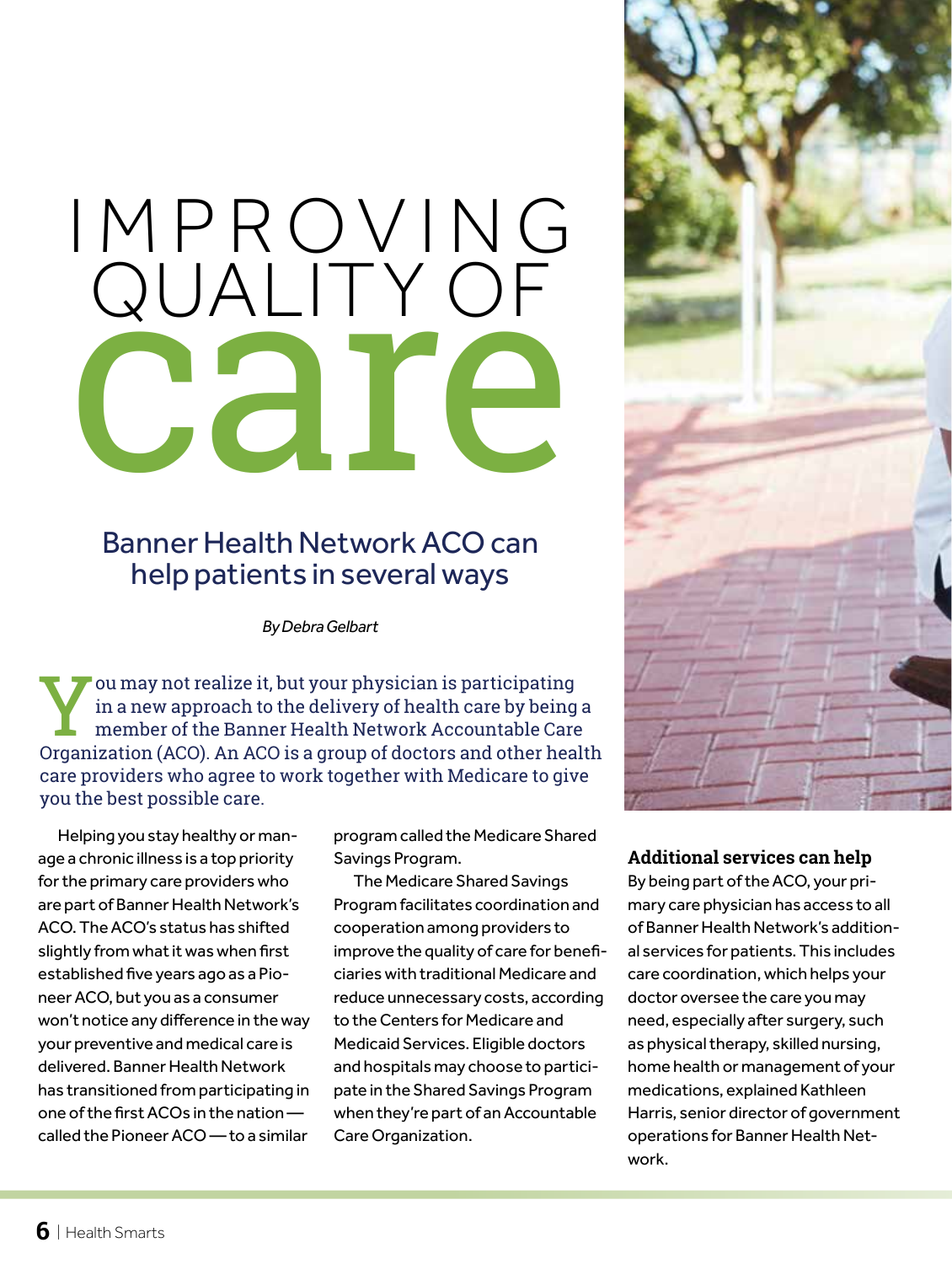

Other services your doctor can take advantage of by being part of the ACO include giving you access to a 24/7 nurse triage line for advice after business hours and a threeday waiver for Medicare-supported skilled nursing care, so you aren't required to stay in a hospital for three days prior to admission to a skilled nursing facility.

And now, when a provider contracts with the ACO, his or her entire medical practice automatically becomes part of the organization as well. So if your doctor is away from

the office, his or her physician partners can help you with any Banner Health Network services you may need.

#### **Specialists can coordinate your care**

When you need a referral to a specialist, your primary care doctor can provide you with the names of physician specialists who can work with your primary care provider to coordinate your care, ensuring that you receive appropriate services for your needs that aren't duplicated, such as lab

work and diagnostic imaging. But just like before, you have the freedom to visit any specialist you want, whether or not your primary care doctor has a relationship with that specialist.

"Yet if there is coordination of care between doctors, the patient is likely to benefit and probably will feel more like they're getting precisely the care they need," Harris said.

"More efficient care also may mean a patient spends less on medical care than they might otherwise need to."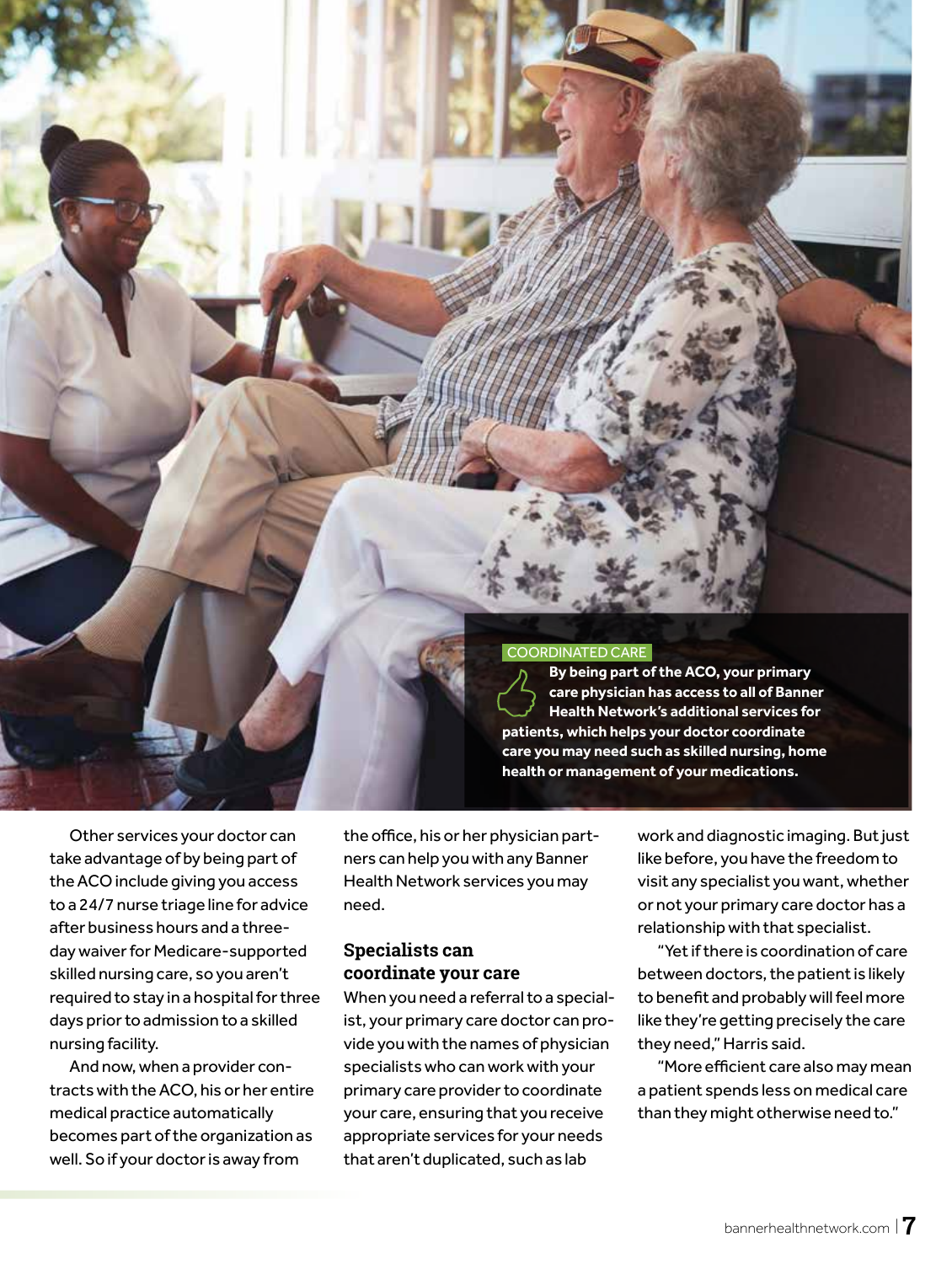

Sun City man proves that friendships are good for your health *By Elise Riley*

# THE POWER OF **FRIENDSHIP**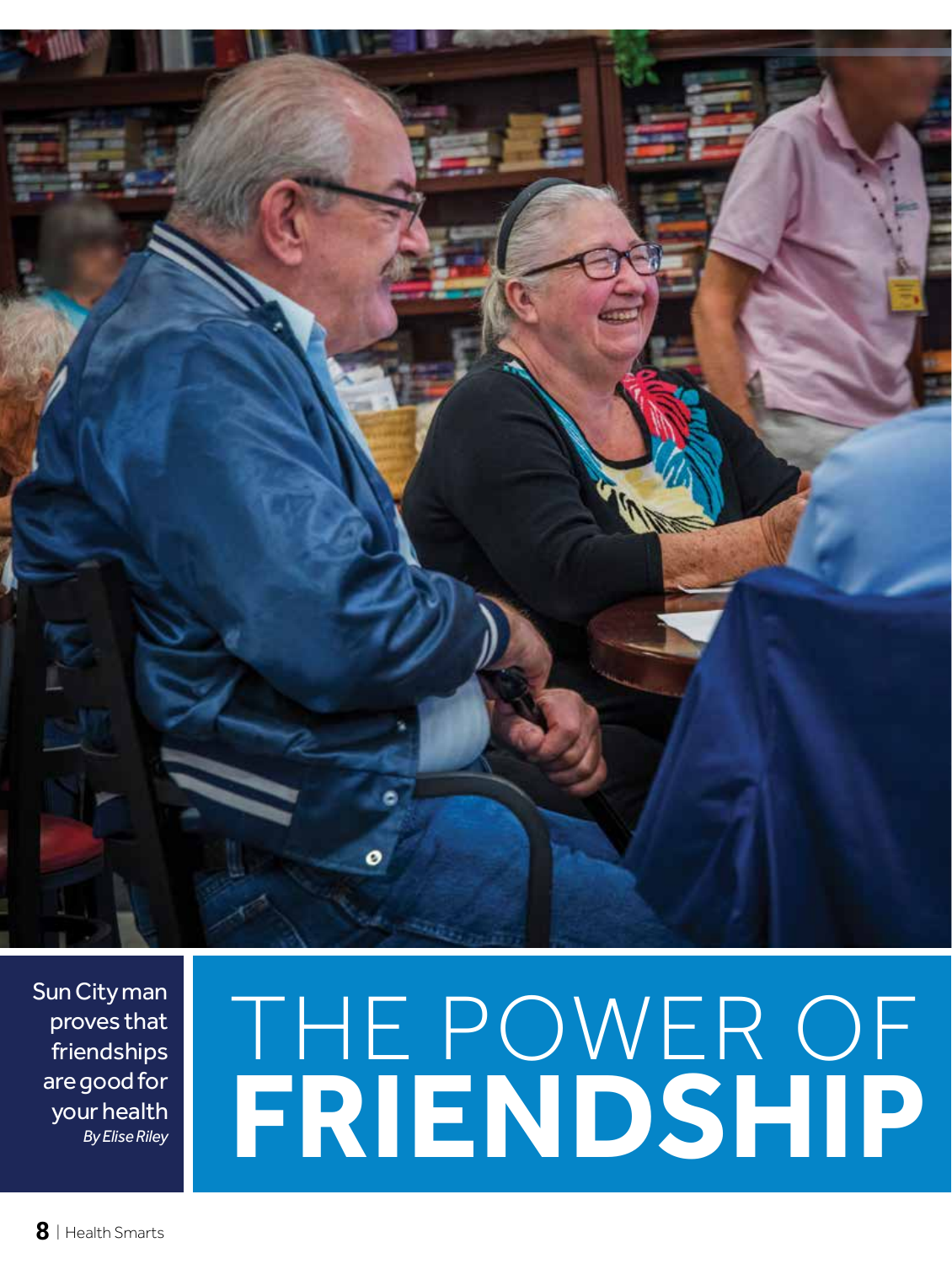

#### **Lunches with laughter. Holiday<br>celebrations. Picking up the ph<br>knowing there's someone to tai<br>All of these life elements have one t** celebrations. Picking up the phone, and knowing there's someone to talk to. All of these life elements have one thing in common: human connections.

While the bustle of holidays, birthdays or anniversaries can offer an infusion of emotion and love, human companionship is something everyone needs, every day. According to a Harvard University article, the lack of strong social relationships could increase the chance of premature death by 50 percent.

It turns out, having a best friend is important for your health.

#### **Find your circle**

Walter Setzke quickly discovered the power of friendship. A retiree from General Motors living in Sun City, Walter, 65, lived alone and had



no family members. Then, he had a heart attack and a stroke.

"I was homebound, with no one to talk to, no one to help me," Walter says. "And then, people from the senior center came to visit me. They brought me meals, they were doing things for me that relatives would."

Gradually, Walter's health improved. He began engaging strangers, who became friends. When he was able, he started visiting the Banner Olive Branch Senior Center in Sun City, and developed a circle of friends in no time.

"I'm here five days a week," Walter says. "They can't get rid of me. This is the center of my universe. I was all alone in a house, and now I'm here, socializing."

Now, Walter is on the Center's leadership council and manages an annual fundraising auction. And his health is significantly improved.

#### Out and about

"I'm here five days a week. They can't get rid of me. This is the center of my universe. I was all alone in a house, and now I'm here, socializing."

— Walter Setzke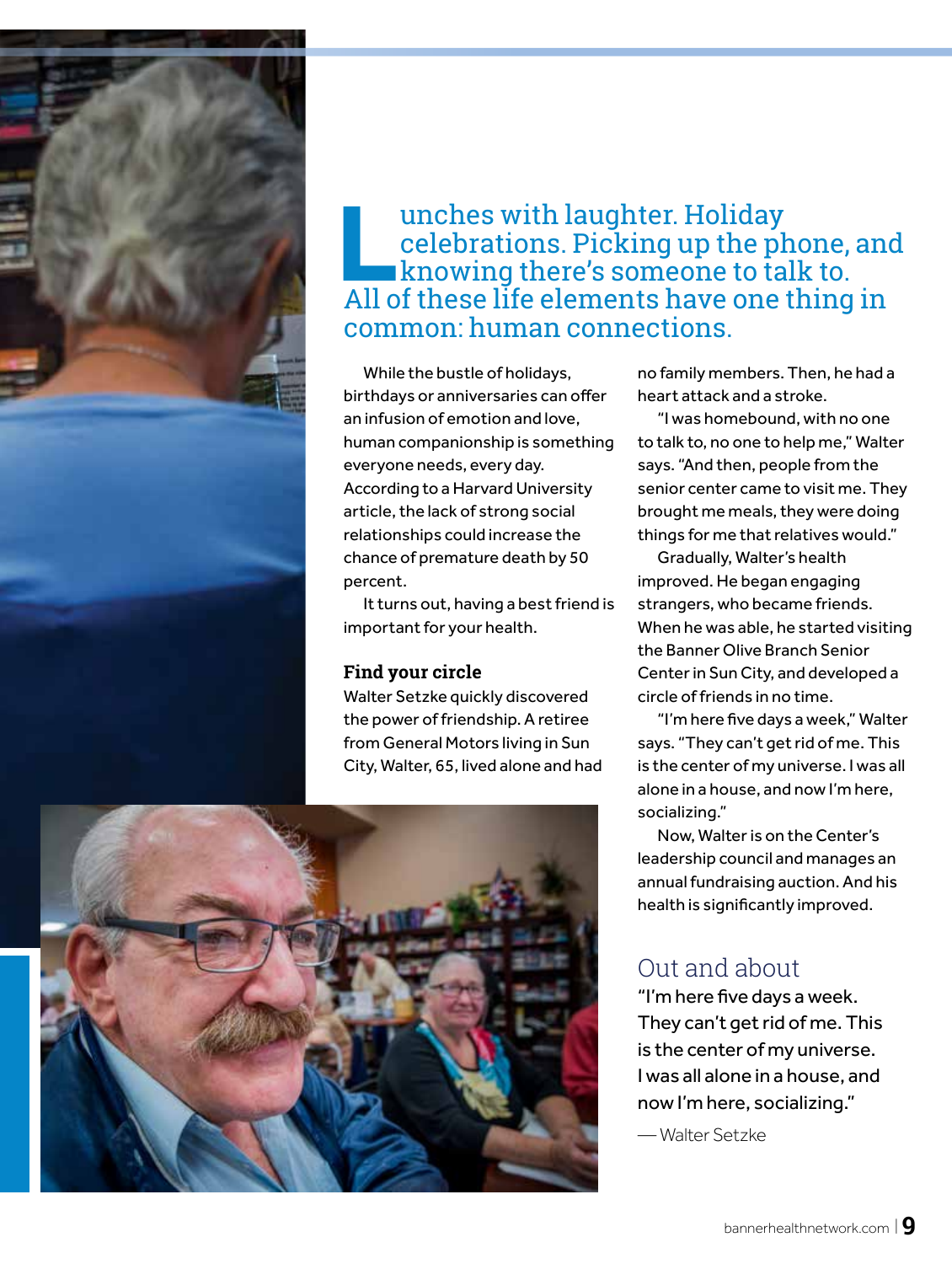

#### **Support system**

Social relationships offer intangible benefits for your health. Having a friend can help reduce stress, and routine social gatherings also help keep people active.

"Generally speaking, a support system is a very good thing and is needed for social engagement and involvement," said Dr. Sarah Payne, a geriatrician and hospice/palliative care physician. "Even if your support system is small, it's still a good thing."

Dr. Payne says that while it's easy to find reasons to socialize during the holiday season, it's important to stay engaged those other 11 months of the year, too.

"Life does indeed get quite busy and hectic at certain times throughout the year. It's like you are on a roller coaster and then all of a sudden the ride is over, the thrill is gone," she says. "Staying engaged and active requires thought and planning. Make

a plan, write it down, grab a buddy and hold yourself accountable. Look to starting new things — a new career, volunteering, learning a new skill."

#### **Building your circle**

And that's where places like the Banner Olive Senior Center can become so helpful. Ivy Glinski is the director of the center, and helps seniors like Walter find enjoyment in everyday interaction.

"It's a support system," Ivy says. "Here, everyone's family. They're not going anywhere. You're socializing, you're gearing up for the next event. There's always something that people can look forward to. When people have established relationships, there is always someone to talk to. Someone who knows their story."

For Walter, it started small with

#### BUILDING NEW FRIENDSHIPS

**Want to find a new social circle or build new relationships? Try these tips:**

- Visit your local senior center
- Find others who share your hobbies
- Volunteer
- Invite a neighbor for lunch or dinner
- Join a book club
- Take a class to learn a new hobby or skill

meals. Then he started visiting more frequently, and soon found groups who shared his interests. Now, he wants other seniors to know they can build new relationships, too.

"Be open — be loving. Care about people," Walter says. "You've got to be open to people and be kind and then, things start happening. Your friends will be true friends. There are people out here who are starving for friendship and togetherness."

Looking for more great resources, contact the Area Agency on Aging: Visit aaaphx.org or call 602-264-2255; 888-783-7500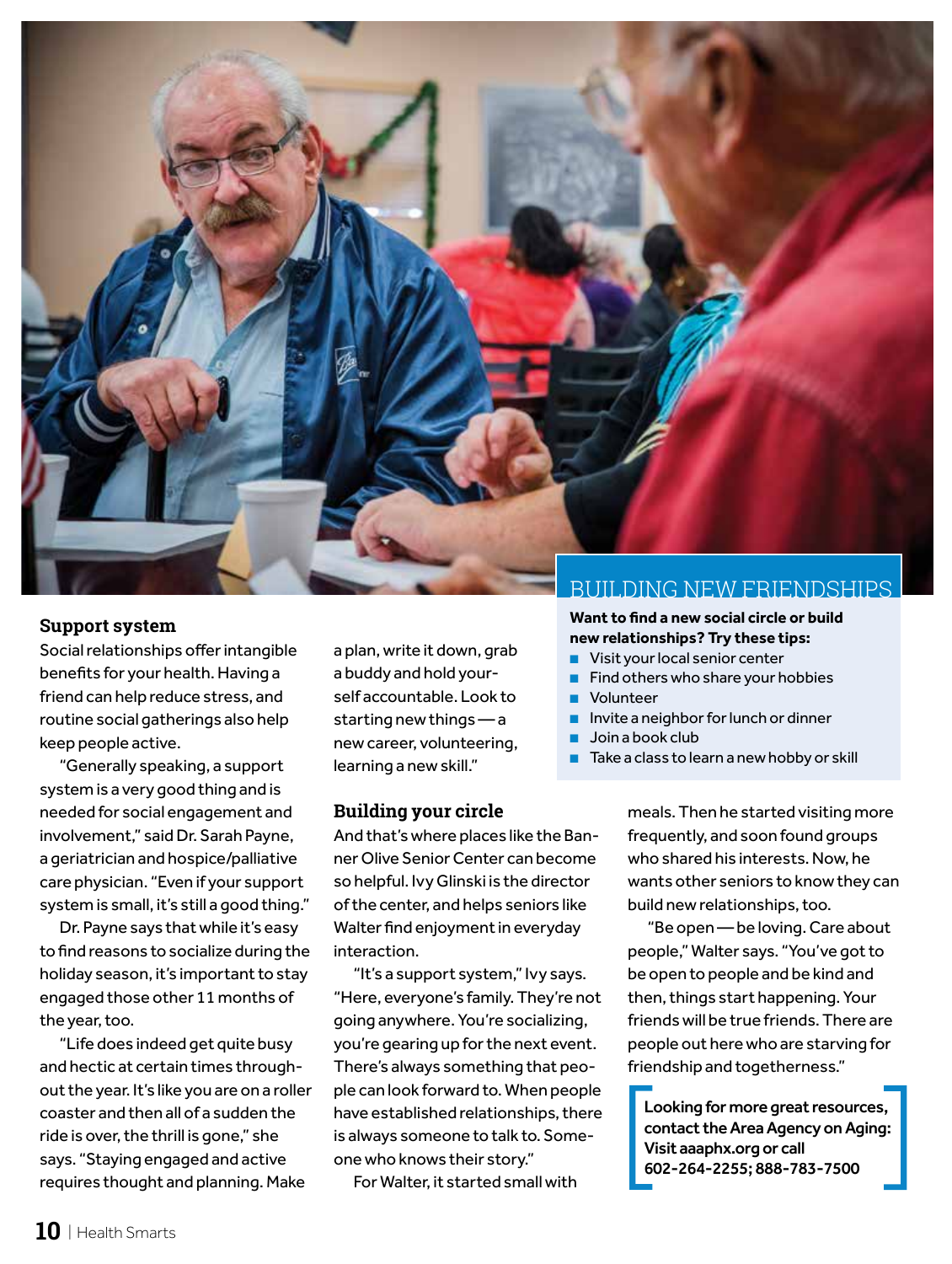

#### BANNER HEALTH NETWORK MEMBER ENGAGEMENT CENTER:

## We're here to help

#### **Highly trained nurses can answer questions, provide resources and offer health advice**

*By Meghann Finn Sepulveda*

Injuries and illnesses can happen at any time, even when your doctor's office is closed. But how do you know if a symptom is something serious or nothing to worry about?

Because your physician is affiliated with Banner Health Network, you have complimentary access to the Banner Health Network Member Engagement Center, featuring the 24/7 Nurse Triage Line. The Nurse Triage Line is staffed by experienced Banner Health nurses all day, every day.



These nurses can quickly respond to your questions about symptoms, care needed and more.

"I was really glad to have the option to talk directly with a nurse," said Todd Ruble, who called the Nurse Triage Line when he experienced an unexpected symptom following an outpatient procedure. "I wasn't sure what was going on. The nurse was able to look up my hospital discharge instructions and she reassured me

that what I was experiencing wasn't out of the ordinary. She even gave recommendations on how I could feel better at home. Since I was visiting family out-of-state, it definitely saved me a trip to the emergency room."

"Questions posed to our nurses run the gamut," said Kristine Salmon, director of the MEC. "We are available to respond with health advice, a referral for care or additional resource, not to mention peace of mind. Patients should be more aware of this important medical resource and keep the number handy."

"It's reassuring to know that if I have questions about my health, a nurse is available to me," Ruble said. "If I need to, I will call again."

#### AT YOUR SERVICE

**• Banner Health Network Member Engagement Center • Available 24 hours a day, seven days a week • Calls are answered by Banner nurses • No cost to Medicare beneficiaries when your doctor is affiliated with Banner Health Network • Ask questions about medications you are taking (602) 747-7990** (Metro Phoenix) or **(888)-747-7990** (Everywhere else)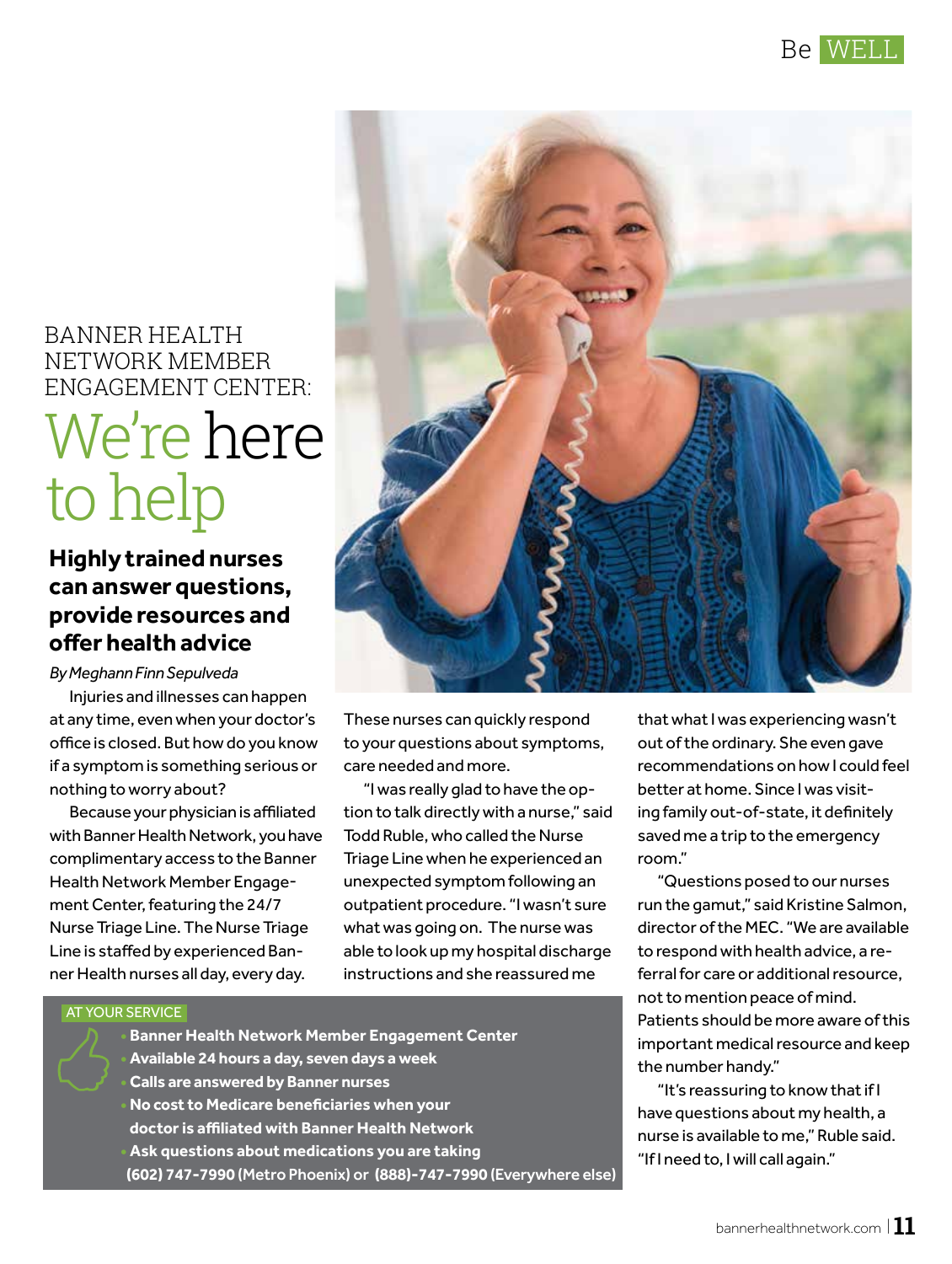

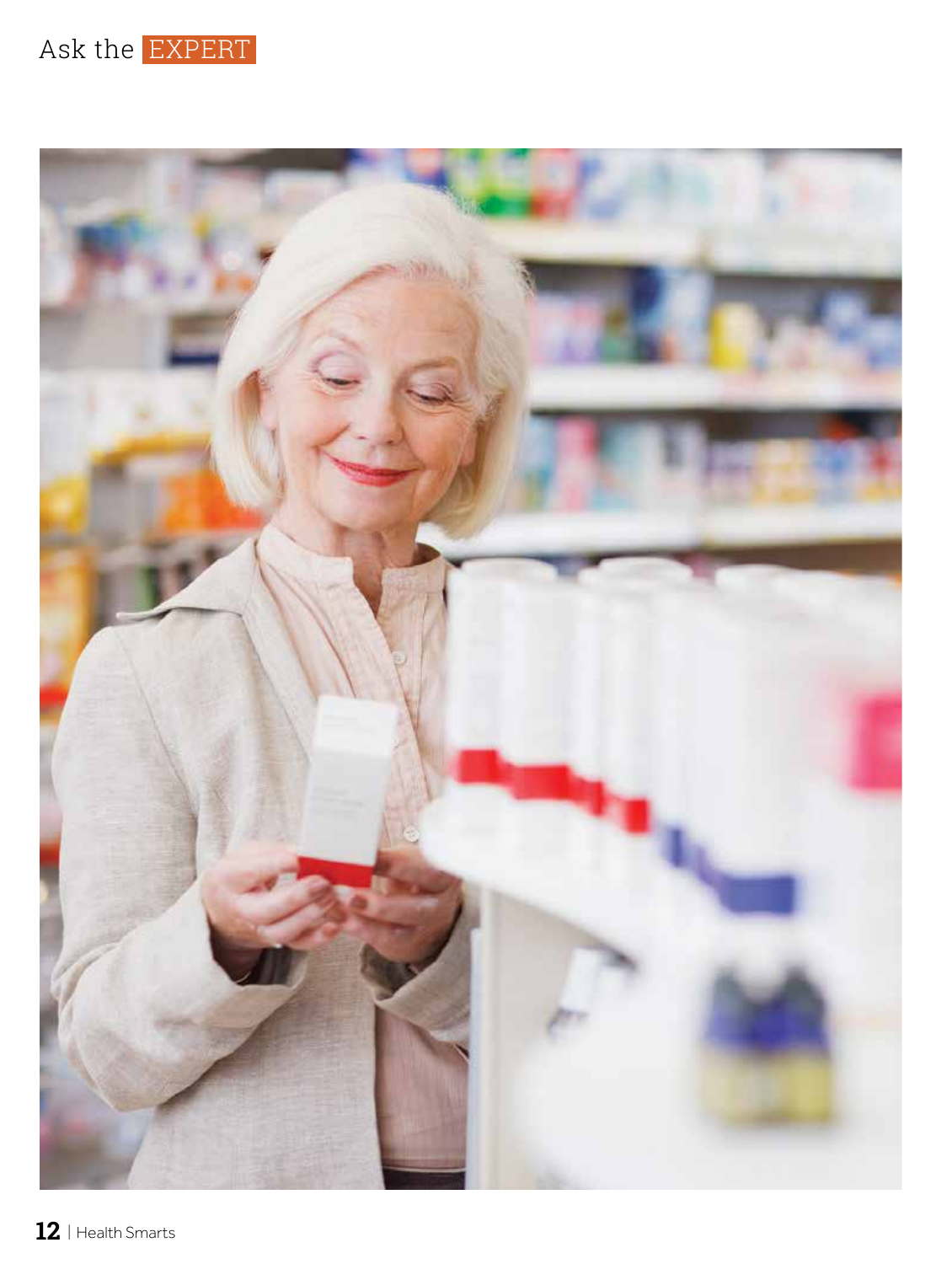Ask the EXPERT

# An easier<br>SWallow

### **Manage your medical expenses with wise prescription spending**

*By Joan Westlake*

Getting the most from your prescription dollar can net significant savings. Nearly 10 percent of the nation's \$3 trillion health care expenditures go to prescription drugs, according to the Centers for Disease Control and Prevention.

"I was a retail pharmacist for nine years and the cost of medications is always a concern for customers," said Betty Louton, now a Clinical Pharmacist in Population Health Management at Banner Health.

#### **Potential pitfalls**

Louton is now on a team of Banner Health Clinical Pharmacists that helps members achieve prescription cost savings and find the best plans. She warns about potential pitfalls such as pill cutting. Louton says don't assume you can buy the more potent pill and cut it in half, ask your doctor first.

The pharmacist also says to be wary of the "RX Relief cards" or

"Save 75 percent on prescription" coupons or the co-pay assistance cards that come in the mail and are online. Use of these is prohibited by Medicare, Medicaid or Veterans Administration programs. She adds that usually people find that their drug plan's co-pay is lower than what they pay using a coupon.

#### **Partner with a doctor**

Louton points out that your physician is a key partner in controlling medication costs. If you are given free samples to start, discuss future costs and alternatives with the doctor right then and there.

"People take the prescription for the free-sample drug and go to the pharmacy and find out it will cost \$400 because it is not covered by their plan, or their co-pay is \$200," Louton said. "It is expensive because it is a brand new drug. Ask if the medication has a generic equivalent. Generics are heavily regulated by the FDA to ensure they have the same active ingredient, strength, dosage form and are absorbed the same way as the brand name product."

"People sometimes are hesitant to question prescriptions but doctors are usually very willing to work with patients to ensure that medications are actually taken as prescribed," said Louton.

#### **Partner with a pharmacist**

"Know your pharmacist," advised Louton. When you pick up your prescription, the pharmacist will go over details about the drug as well as answer your questions including how the drug might react with others you are taking. Louton urges people not to forgo medications because of cost.

"The Banner Specialty Pharmacy has a team of technicians who are very skilled in locating grants and other funding for the very high dollar, specialty medications," said Louton.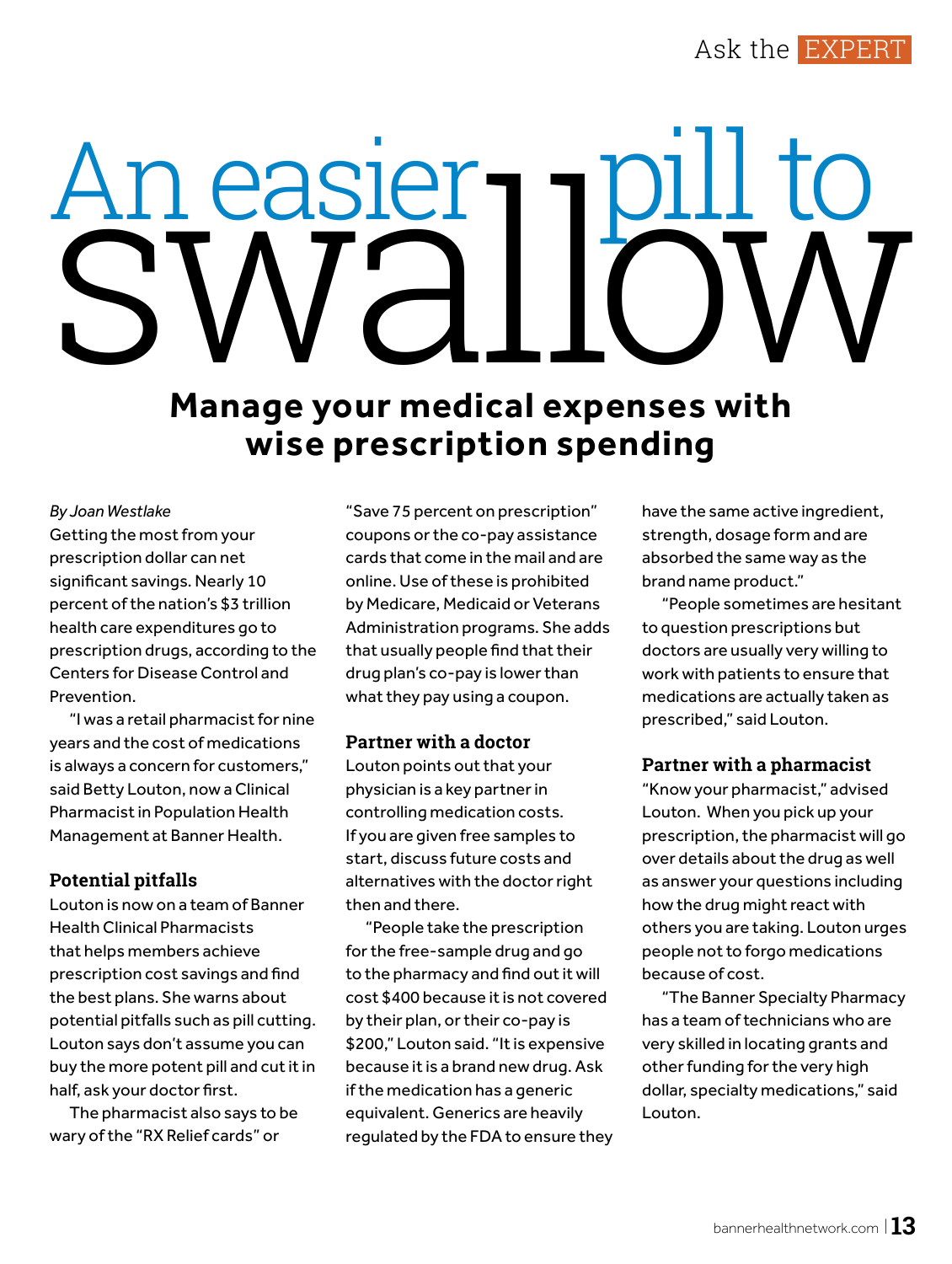## Good EATS **Learn to read the labels to find hidden sugars** Sugars are not so sweet

#### *By Kristine Burnett*

Despite its sweet façade, sugar can wreak havoc on our bodies. Consuming too much sugar may negatively affect metabolism and possibly contribute to a wide range of health conditions, including chronic inflammation, heart disease, diabetes, obesity, and even cancer. Unfortunately, reducing sugar in one's diet is easier said than done.

According to Margaret O'Brien, a registered dietitian and certified diabetes educator at Banner Health Network, sugar is found in almost every food and beverage we consume. If it's not naturally occurring, sugar gets added during processing, masquerading as "natural" sweeteners. However, there's nothing natural or healthy about fruit juice concentrate, evaporated cane juice, dehydrated cane juice, brown rice syrup, high fructose corn syrup, dextrose, sorbitol, aspartame, saccharin and sucralose — common terms for manufactured sweeteners and sugar substitutes.

"Current food labeling guidelines don't require manufacturers to distinguish between natural and added sugars," said O'Brien. "Beginning in 2018, nutrition labels will break down sugar totals and clearly identify added sugars in packaged foods."

Until then, O'Brien says it's up to consumers to be mindful of what type and how much sugar they're getting. This can be difficult since hidden sugars are found in almost



everything. Salad dressings, condiments, and grains such as breads and cereals can be unsuspecting sources of added sugar.

So, how can you cut your sugar intake and eat your cake, too? O'Brien suggests reducing the frequency and quantity of carbohydrates and other foods that contain sugar, eating them in moderation.

"Try to instead choose foods sweetened with honey, molasses or maple syrup, but remember that you still need to watch how much you consume," she said.

Even better, O'Brien recommends fruit as a replacement for treats and other sugary foods. In addition to its sweet taste, fruit is packed with vitamins, minerals and fiber.

"All carbohydrates, including natural sugars, get converted to glucose in the body, so moderation is key when it comes to watching your sugar intake," O'Brien added.

#### **So how much sugar is too much?**

Guidelines from the American Heart Association suggest consuming no more than 24 grams or six teaspoons of sugar a day for women and 36 grams or nine teaspoons a day for men. Sugar recommendations for children and adolescents vary by age group, ranging from 16 grams (four

teaspoons) for preschoolers, to upwards of 32 grams (5 - 8 teaspoons) for teens each day.

"These recommendations are incredibly difficult to achieve, so I encourage people to look at food labels and choose options that have less sugars and carbohydrates," O'Brien said. "If you're looking at grams and teaspoons, remember four grams of sugar equals a teaspoon."



#### **HEALTHY START Apple Cinnamon Overnight Oats** A heart healthy diet

should include whole grains, fresh fruits and vegetables, low fat dairy, lean

protein and legumes, and should limit fat, saturated fat and cholesterol and sodium.

- 1/2 cup rolled oats
- 1/2 cup nonfat milk
- 1/4 cup plain, nonfat yogurt
- 1/2 cup apple, chopped
- 1/8 teaspoon ground cinnamon
- 1 teaspoon honey
- 1 teaspoon chia seeds

Cooking instructions: Add rolled oats to your container of choice and pour in milk and low-fat yogurt. Add in a layer of chopped apples, and top off with cinnamon, drizzle of honey, and chia seeds. Place in fridge and enjoy in the morning or a few hours later! Makes 1 serving.

*Source: Quaker® Oats*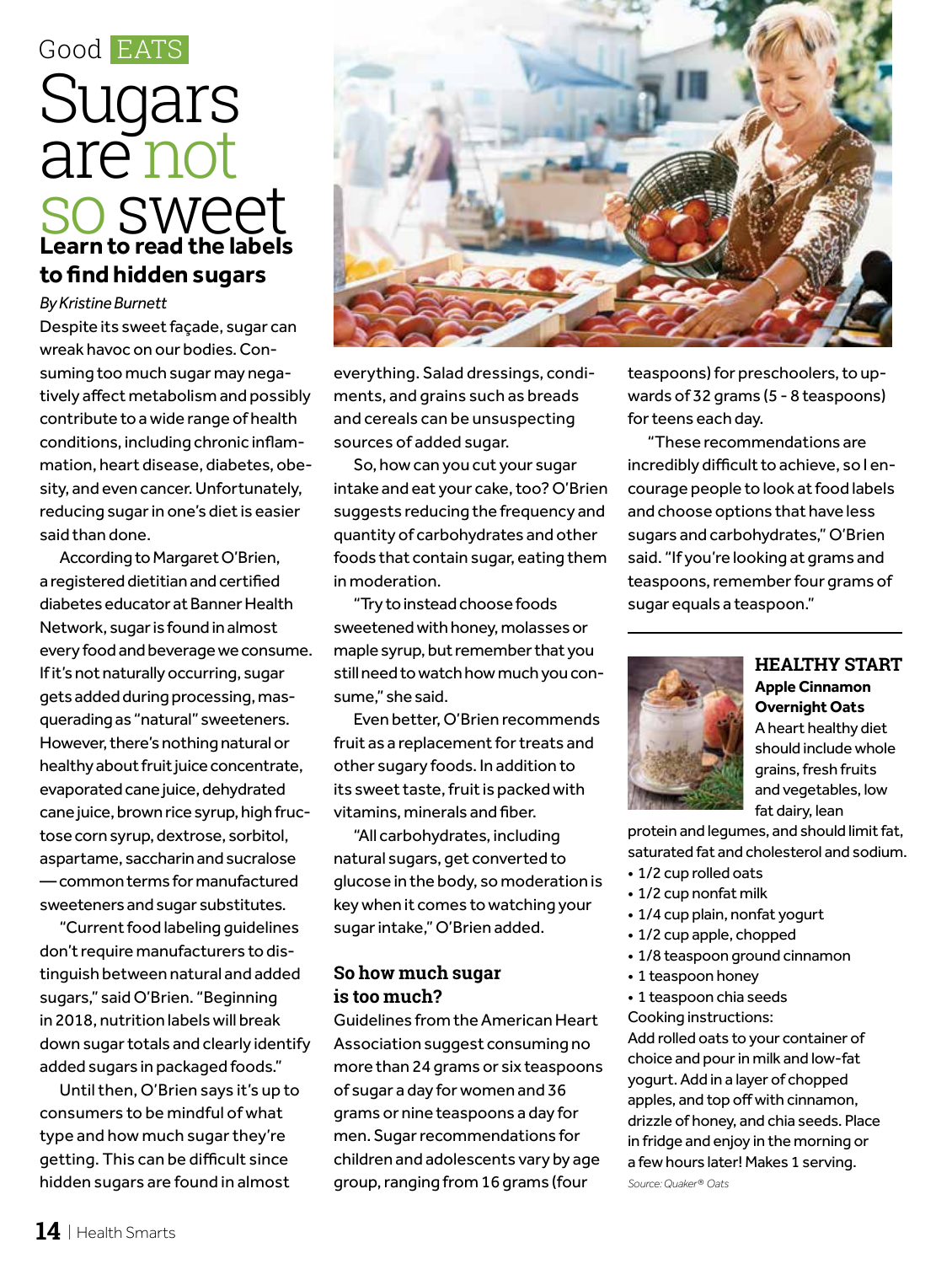#### Crossword |

 $\overline{10}$ 

 $\overline{\ln}$ 

**lg** 

|--|--|--|--|--|

 $\overline{13}$ 

 $\overline{12}$ 

- 1) salad
- 5) Maddux who won four consecutive Cy Young Awards

厅

Τz

Έ

14

Īς

ঢ়

Б

1a

- 9) Prominent feature of toondom's Droopy Dog
- 14) Efficient
- 15) Dunkirk dream
- 16) 2003 LPGA Rookie of the Year
- 17) Sight
- 20) Cuttlefish pigment
- 21) "Homeland" org.
- 22) Wyo. neighbor
- 23) Hearing
- 28) Acting sister of Lynn
- 31) Big biceps, at the gym
- 32) Form 1040 calc.
- 33) Like law school trials
- 36) Befuddled
- 39) Smell
- 43) Burns art?
- 44) Omission in logic
- 45) Ur. holder
- 46) Macy's department
- 48) Sierra
- 51) Touch
- 55) Led
- 56) \_\_ Park Lincoln of "Knots Landing"
- 57) Playgroup demand
- 61) Taste
- 66) Reno-\_ Intl. Airport
- 67) Magnate
- 68) Goddess of discord
- 69) Cape Ann's county
- 70) Bottom lines
- 71) Energetic

#### DOWN

- 1) Crosswords are often solved in them
- 2) Black wind
- 3) Observation in a tower
- 4) Playgroup warning
- 5) Garden product word
- 6) Call the game
- 7) Throw out
- 8) Powerful lamp contents
- 9) Average beverage?

| 14               |    |    |    |    | 15 |    |    |    |    | 16 |    |    |    |    |
|------------------|----|----|----|----|----|----|----|----|----|----|----|----|----|----|
| 17               |    |    |    | 18 |    |    |    |    | 19 |    |    |    |    |    |
| $\overline{z}$ o |    |    |    |    |    |    | 21 |    |    |    |    | 22 |    |    |
|                  |    |    | 23 |    | 객  | 25 |    |    |    | 26 | 27 |    |    |    |
| 28               | 29 | 30 |    |    |    |    |    |    | 31 |    |    |    |    |    |
| 32               |    |    |    |    | 33 |    | 34 | 35 |    | 36 |    |    | 37 | 38 |
| 39               |    |    | 40 | 41 |    |    |    |    | 42 |    |    |    |    |    |
| 43               |    |    |    |    |    | 44 |    |    |    |    |    | 45 |    |    |
|                  |    | 46 |    |    | 47 |    |    | 48 |    | 49 | 50 |    |    |    |
| 51               | 52 |    |    |    |    | 53 | 54 |    |    |    |    |    |    |    |
| 55               |    |    |    |    | 56 |    |    |    |    | 57 |    | 58 | 59 | 60 |
| 61               |    |    | 62 | 63 |    |    |    | 64 | 65 |    |    |    |    |    |
| 66               |    |    |    |    |    | 67 |    |    |    |    | 68 |    |    |    |
| 69               |    |    |    |    |    | 70 |    |    |    |    | 71 |    |    |    |

- 10) Text-scanning technology, briefly
- 11) Like some conditionally ordered stock
- 12) Mr. Wrong?
- 13) Didn't act
- 18) \_ Ski Valley, site of Kachina Peak
- 19) Sharpness
- 24) Camp Pendleton letters
- 25) "The Phantom of the Opera" role
- 26) Esse \_ videri: North Carolina motto
- 27) Biblical preposition
- 28) Siren
- 29) Currency exchange fee
- 30) Three quarters
- 34) A.L. Central team
- 35) He played Kevin in "The Devil's Advocate"
- 37) Lombardy Castle city
- 38) Off-rd. rides
- 40) Discounted, perhaps
- 41) Four-fifths of a pop band?
- 42) Adopt-\_.com: humane online gp.
- 47) Songs for singles
- 49) Chevy named for a star
- 50) Pops up
- 51) Steamed
- 52) Law office workers
- 53) Contest
- 54) Contest lure
- 58) Car sticker letters
- 59) Prime minister before Rabin
- 60) "Whoever you are, find whatever you're into" website
- 62) Iowa campus
- 63) T. \_
- 64) Pie taker
- 65) Jun. gown wearers

*By Joseph Groat/Edited by Rich Norris*

#### **PUZZLE ANSWERS ONLINE** At

BannerHealthNetwork.com/members/ healthsmarts